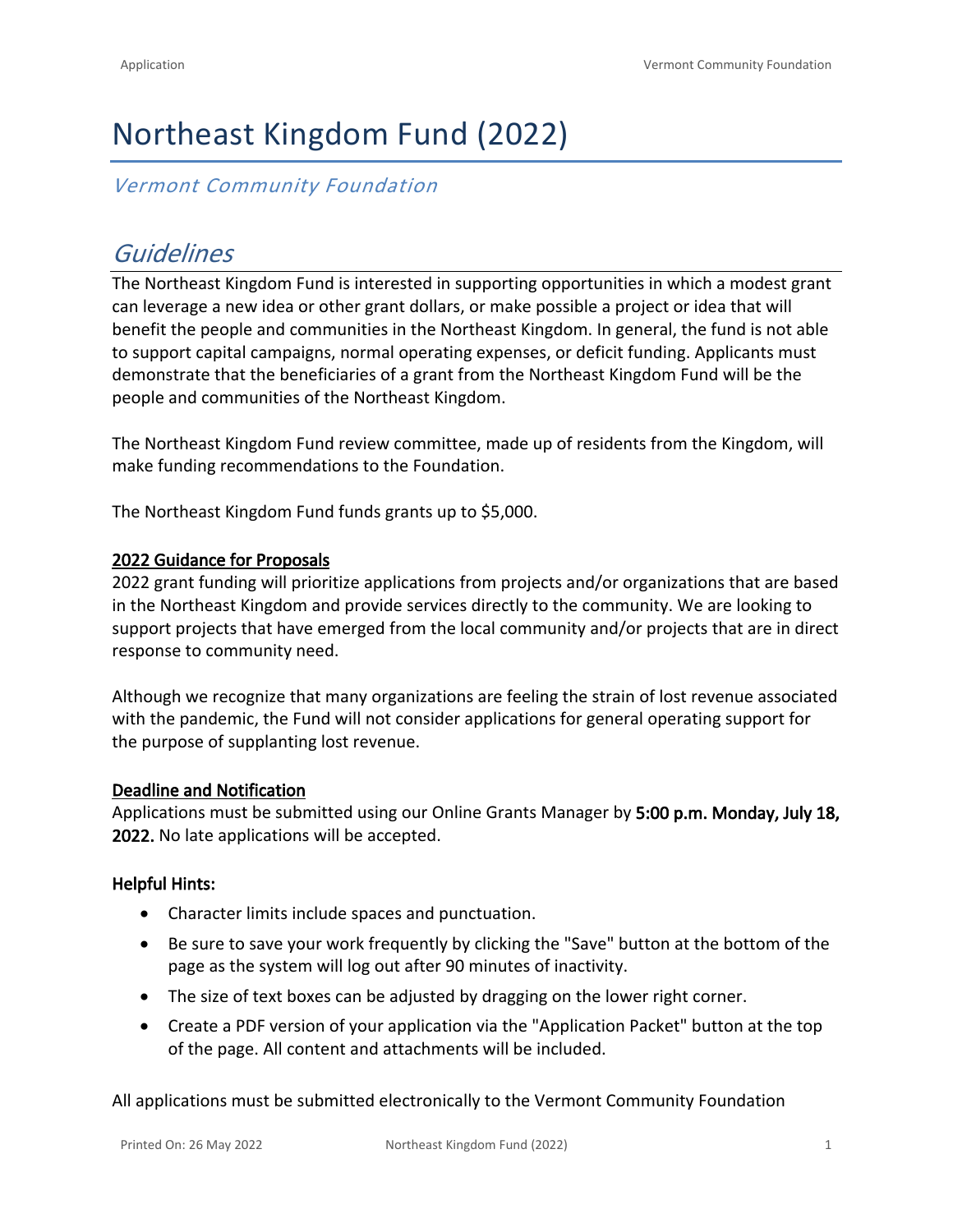through the application form in the Online Grants Manager, which can be accessed at [www.vermontcf.org/OGM.](http://www.vermontcf.org/OGM) Applications will not be accepted by mail or email. If you have questions about the Online Grants Manager, please contact grants@vermontcf.org or 802-388- 3355 ext. 222.

# *About Your Project*

**Project Name\*** *Character Limit: 100*

#### **Project Summary\***

Provide a one to two sentence description of what the project will accomplish. Be clear and explicit about what you will accomplish and how. Please use complete sentences. Note: Your answer may be used in publications. *For example: "We will beautify a blighted neighborhood by creating a public mural space for residents to share their hopes and dreams."*

*Character Limit: 200*

#### **Amount Requested\***

Minimum \$500 / Maximum \$5,000 *Character Limit: 20*

### **Geographic Area - Town/City\***

#### **What Vermont town(s) will be directly served by your project?**

Please keep your answer concise and refer to the following guidelines:

- For multiple towns, use commas to separate the town names.
- If your project spans state borders, limit your answer only to Vermont.
- If your project has broader implementation (multiple counties or statewide), you do not need to mention each town. Instead, briefly outline the geographic scope.

*Character Limit: 200*

#### **Geographic Area - County\***

Choose all that apply:

#### **Choices**

Statewide Addison County Bennington County Caledonia County Chittenden County Essex County Franklin County Grand Isle County Lamoille County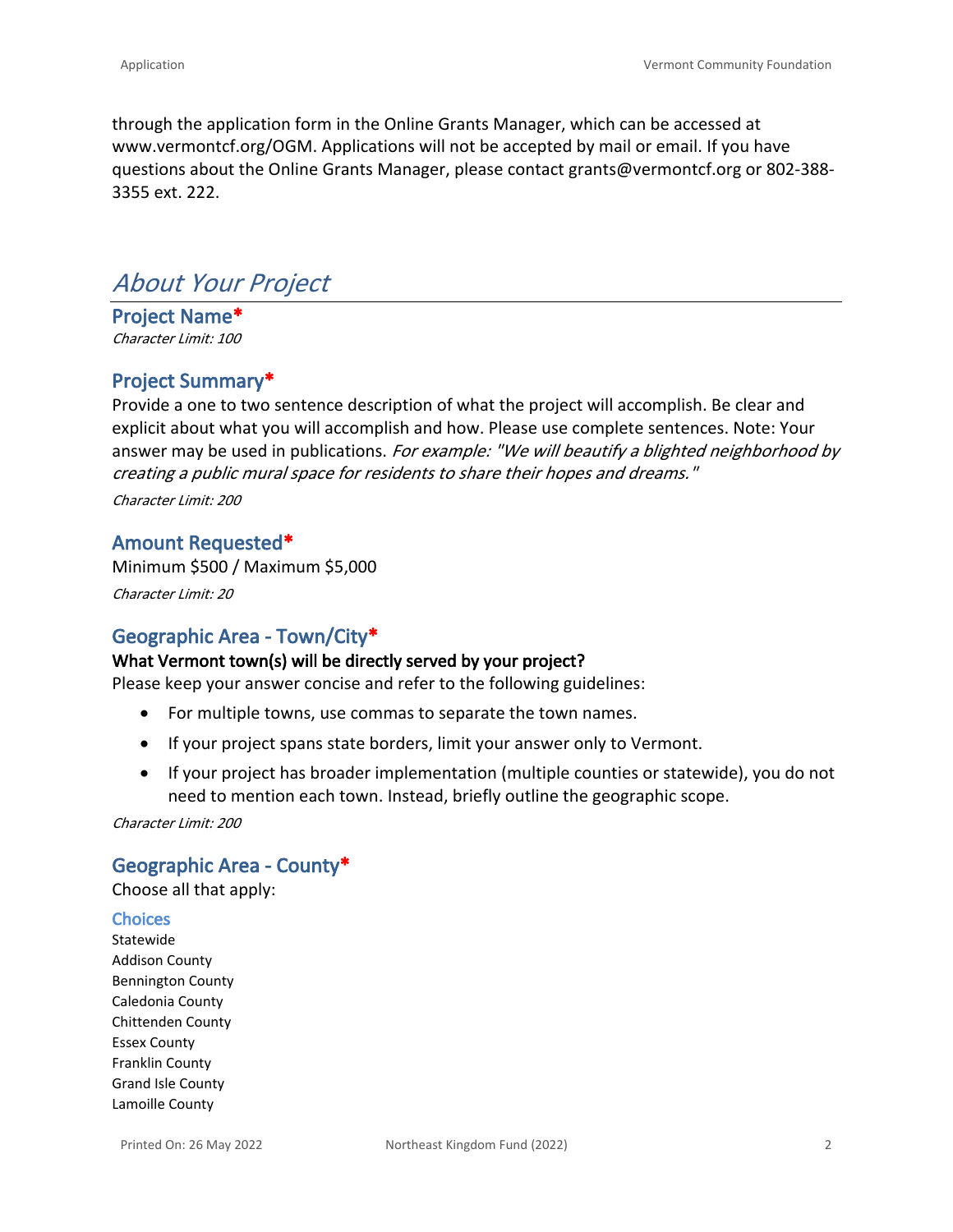Orange County Orleans County Rutland County Washington County Windham County Windsor County

### **Alignment with VCF Strategic Focus Areas\***

Which of the Vermont Community Foundation's strategic focus areas does your project serve? Read about our strategic focus areas by **[clicking here](https://vermontcf.org/our-impact/community-impact/)**.

#### **Choices**

Early care and learning College and career training Support for youth and families Community and economic vitality None of the above

### **Project Goals and Workplan\***

Describe the goals, the work you'll do, and the overall timeline for your grant.

*Character Limit: 3000*

### **Community Engagement\***

Please tell us who your local champions are for this project and how the project emerged from the community and/or directly responds to community need. Describe any partnerships or collaborations with other organizations that will take place as part of this project.

*Character Limit: 2250*

### **Who will benefit?\***

Tell us about your community and who will benefit from this project. *Applicants must demonstrate that the beneficiaries of a grant from the Northeast Kingdom Fund will be the people and communities of the Northeast Kingdom.*

*Character Limit: 2250*

### **What will success look like?\***

Please explain what you expect to learn through this project and how you will know that you've achieved your project's goals.

*Character Limit: 2250*

### **Bonus Words (OPTIONAL)**

What else should we know about the project that we didn't ask?

*Character Limit: 900*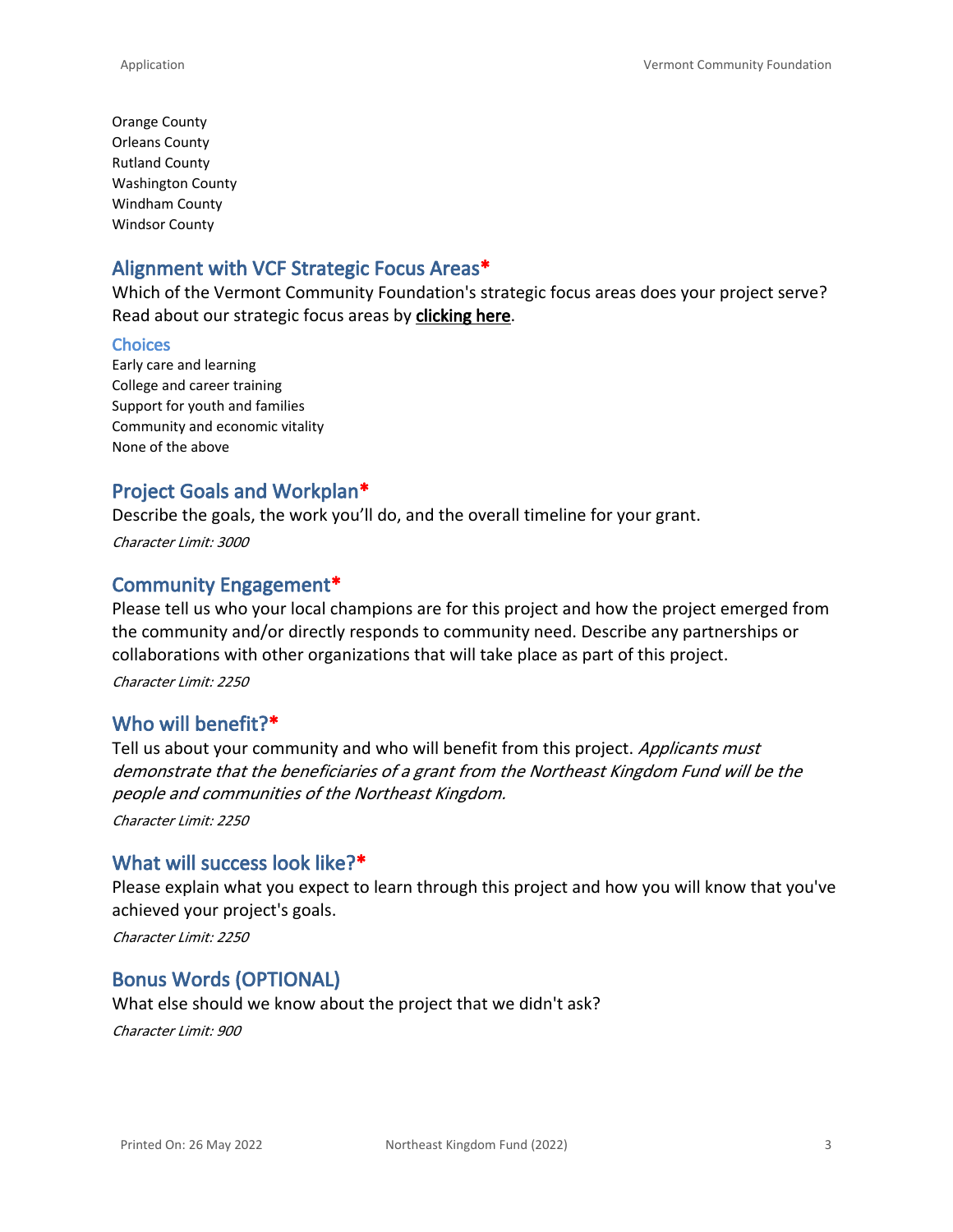### **Attach a Photograph (OPTIONAL)**

Quality photos can be very helpful and inspiring. Sometimes we have opportunities to share your proposal with other potential funders and sometimes we want to promote the good work you are doing through social media and web posts. Images of women and girls involved in activities similar to your proposal are usually the most compelling. Providing an image is optional, but we would be grateful.

#### **Please indicate photographer credit and/or photo description in text area.** *File types supported:*

*png, jpeg, or jpg. Character Limit: 500 | File Size Limit: 2 MB*

### **Photograph License and Release (if applicable)**

Do you wish to give the VCF permission to use your photo in communications? Please indicate below how you'd like it used.

**Option 1:** Please only use my photo internally if relevant to this application (to be shared among VCF staff only)

**Option 2:** Please use my photo internally and externally as determined by the VCF (this may include external communications, such as press releases, social media, or communications with potential funders of your project) Your organization &/or the photographer will be credited as the source of the image.

#### *Select option below.*

**Choices** Option 1 Option 2

*By selecting option two, you grant the Vermont Community Foundation (VCF) an unrestricted license to use and publish Your Photograph in VCF communications material in any and all manner and media. You hereby represent that you have permission to grant these rights (please make sure you have a signed photo release on file for any identifiable subjects in the photograph you submit). You hereby release the VCF and its employees from any and all claims and/or liability related to Your Photograph.*

# *Project and Organizational Budget and Financials*

### **Organizational Budget**

What is your organization's operating budget? *Character Limit: 100*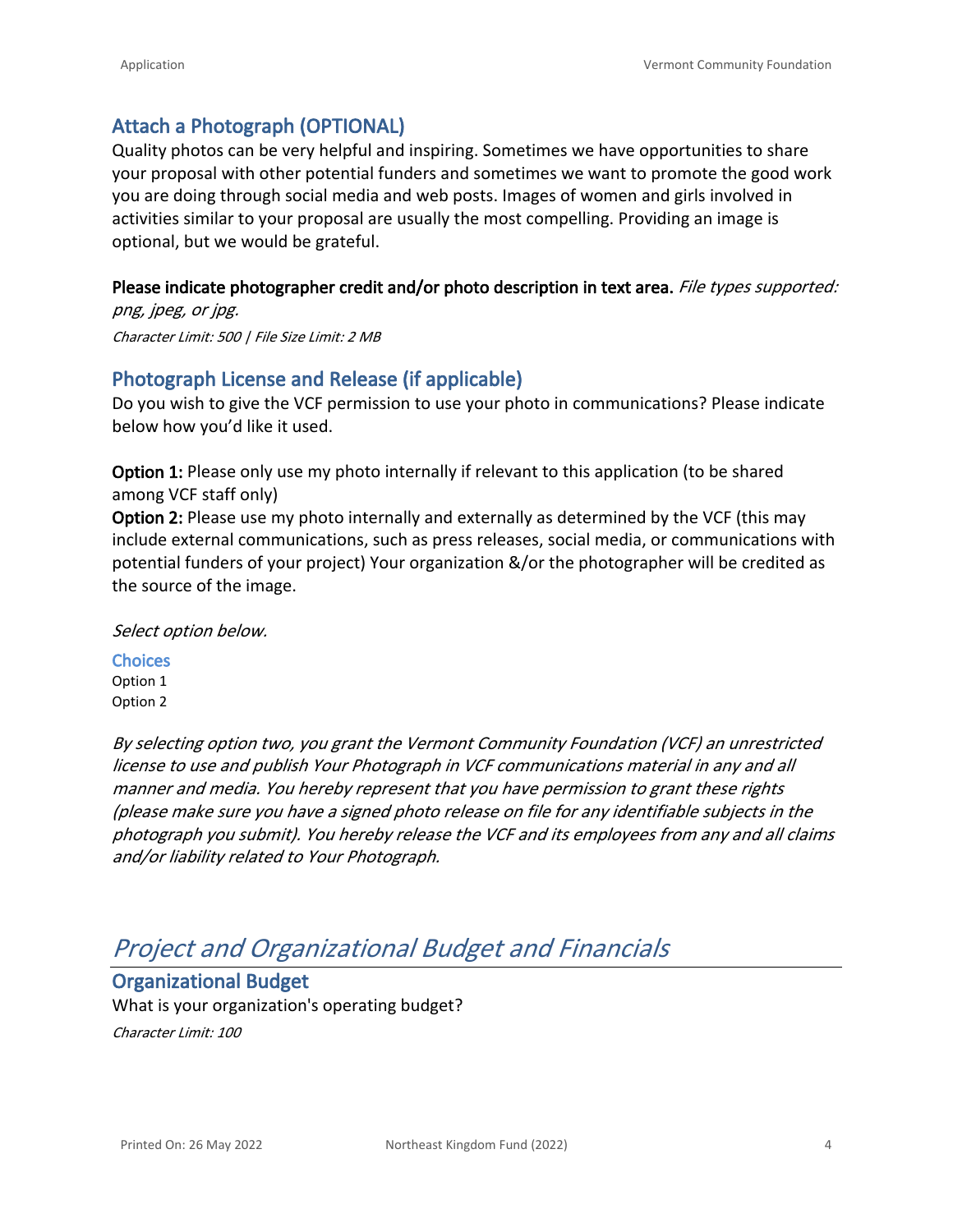### **Organizational Budget\***

Upload a copy of your organization's Budget to Actual comparison or Profit Loss (P/L) statement for the most recently completed fiscal year. (Sample budget documents can be downloaded from the Community Foundation's website - visit our [Online Grants Center](https://vermontcf.org/nonprofits-and-grantseekers/how-to-apply/) for more details.) *File Size Limit: 4 MB*

### **If you are showing a deficit in your organizational budget, please tell us why.**

*Character Limit: 300*

#### **Project Budget - Narrative\***

What will the grant funds be spent on? Note: Administrative costs related to the project (such as staffing, rent, and gas mileage) are acceptable.

*Character Limit: 900*

### **Project Budget - Itemized (REQUIRED ATTACHMENT)\***

Attach a copy of your itemized project budget. You should include both expenses and revenue, including pending and secured support. (Sample budget documents may be used as a *guide* and downloaded from the Community Foundation's website - visit our [Online Grants Center](https://vermontcf.org/nonprofits-and-grantseekers/how-to-apply/) for more details.)

*File Size Limit: 2 MB*

# *About Your Organization*

#### **What status best describes the applicant?\***

Our grants must be paid to a registered 501(c)(3) nonprofit, place of worship/religious group, or town/municipal agency. If your organization or group does not fall into one of these categories, you will need to use a fiscal sponsor. If you have questions, please contact 802-388-3355 ext. 222. We are happy to talk through your options.

#### **Choices**

Municipal entity (i.e., town, public school, or other municipal department or agency) Registered 501(c)(3) nonprofit Place of worship or religious group Other - Please provide details in your answer to the next question.

### **Use this space to provide additional information about the applicant's status. (If Applicable)**

If you have a fiscal sponsor—or if you operate under the umbrella of a larger registered nonprofit—provide their name below.

*Character Limit: 200*